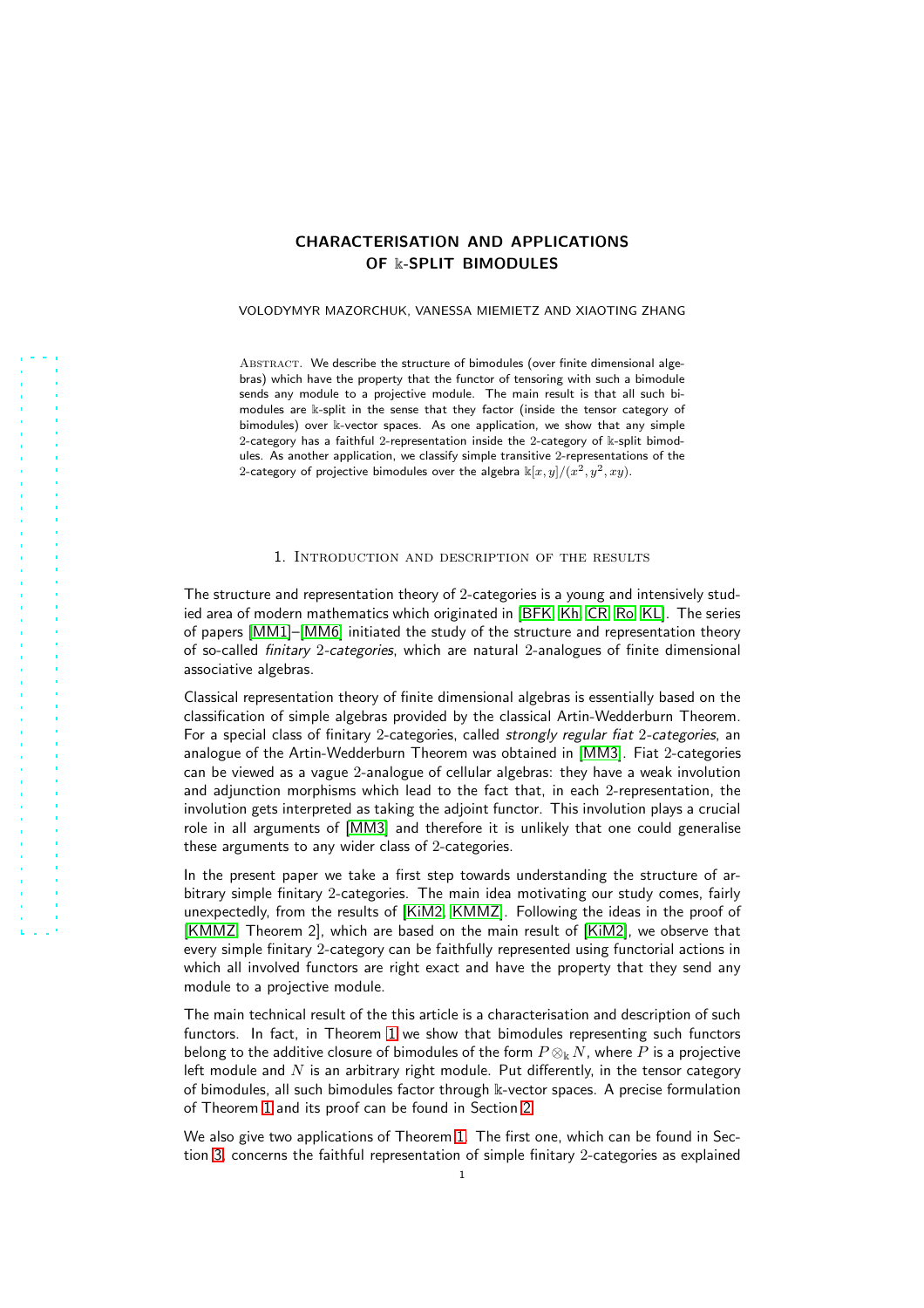above. The second one, presented in Section [5,](#page-8-0) is of different nature. It concerns the problem of classifying simple transitive 2-representations for the 2-category of projective bimodules over the finite dimensional algebra  $A:=\Bbbk [x,y]/(x^2,y^2,xy).$  This kind of problem was studied, in different contexts, for many other 2-categories, see [\[MM5,](#page-12-2) [MM6,](#page-12-1) [Zi,](#page-12-3) [MaMa,](#page-11-8) [KMMZ,](#page-11-7) [MT,](#page-11-9) [MMMT,](#page-11-10) [MZ,](#page-12-4) [Zh2\]](#page-12-5). The importance of this problem is supported by interesting applications, see e.g. [\[KiM1\]](#page-11-11). The case of the algebra A treated in this paper differs significantly from all previously studied cases. To start with, the 2-category of projective functors for A is not fiat, as A is not self-injective, cf. [\[MM1,](#page-11-4) Subsection 7.3]. However, simple transitive 2-representations for some non-fiat 2-categories have also been classified in [\[Zh2,](#page-12-5) [MZ\]](#page-12-4). The main point of the algebra  $A$  is that this is the smallest algebra which does not have any non-zero projective-injective modules. Therefore the general approach outlined in [\[MZ\]](#page-12-4), which is based on existence of a projective-injective module, is not applicable either. In Section [5](#page-8-0) we propose a new approach to this problem which crucially uses our Theorem [1.](#page-1-0) In Section [4](#page-7-0) we show that the decategorification of a fiat 2-category with strongly regular two-sided cells is a quasi-hereditary algebra with a simple preserving duality.

As the material discussed in Sections [2,](#page-1-1) [3](#page-3-0) and [5](#page-8-0) is of rather different nature, we do not provide a general list of notation and preliminaries but rather postpone all this to each individual section separately.

For some further examples and structural results on finitary 2-categories we refer the reader to [\[GM1,](#page-11-12) [GM2,](#page-11-13) [Xa,](#page-12-6) [Zh1\]](#page-12-7).

<span id="page-1-1"></span>Acknowledgements: This research was partially supported by the Swedish Research Council, Knut and Alice Wallenberg Stiftelse and Göran Gustafsson Stiftelse. We thank Claus Michael Ringel for stimulating discussions.

2. k-split bimodules for finite dimensional algebras

2.1. Main Theorem. Throughout the paper, we fix an algebraically closed field  $\Bbbk$ . For finite dimensional  $\Bbbk$ -algebras  $A$  and  $B$ , we denote by

- $\bullet$  A-mod the category of finite dimensional left A-modules;
- mod- $A$  the category of finite dimensional right  $A$ -modules;
- $A$ -mod- $B$  the category of finite dimensional  $A$ - $B$ -bimodules.

The main result of the paper is the following statement.

<span id="page-1-3"></span><span id="page-1-0"></span>**Theorem 1.** Let A and B be two basic finite dimensional k-algebras and  $Q \in A$ -mod-B. Then the following conditions are equivalent.

- <span id="page-1-4"></span>(a) The functor  $Q \otimes_{B} \_ : B\text{-mod} \to A\text{-mod maps}$  any B-module to a projective A-module.
- <span id="page-1-2"></span>(b) The functor  $\text{Hom}_{A_2}(Q, \_) : A\text{-mod} \to B\text{-mod maps}$  any short exact sequence in A-mod to a split short exact sequence in B-mod.
- (c) The A-B-bimodule Q belongs to the additive closure, in  $A$ -mod-B, of all  $A$ -Bbimodules of the form  $A \otimes_{\mathbb{k}} K$ , where  $K \in \text{mod-}B$ .

Bimodules satisfying the conditions in Theorem  $1(c)$  $1(c)$  will be called  $k$ -split.

Note that, by considering the algebra  $A \times B$ , we can reduce Theorem [1](#page-1-0) to the case  $A = B$ . So, in the proof which follows, we assume  $A = B$ .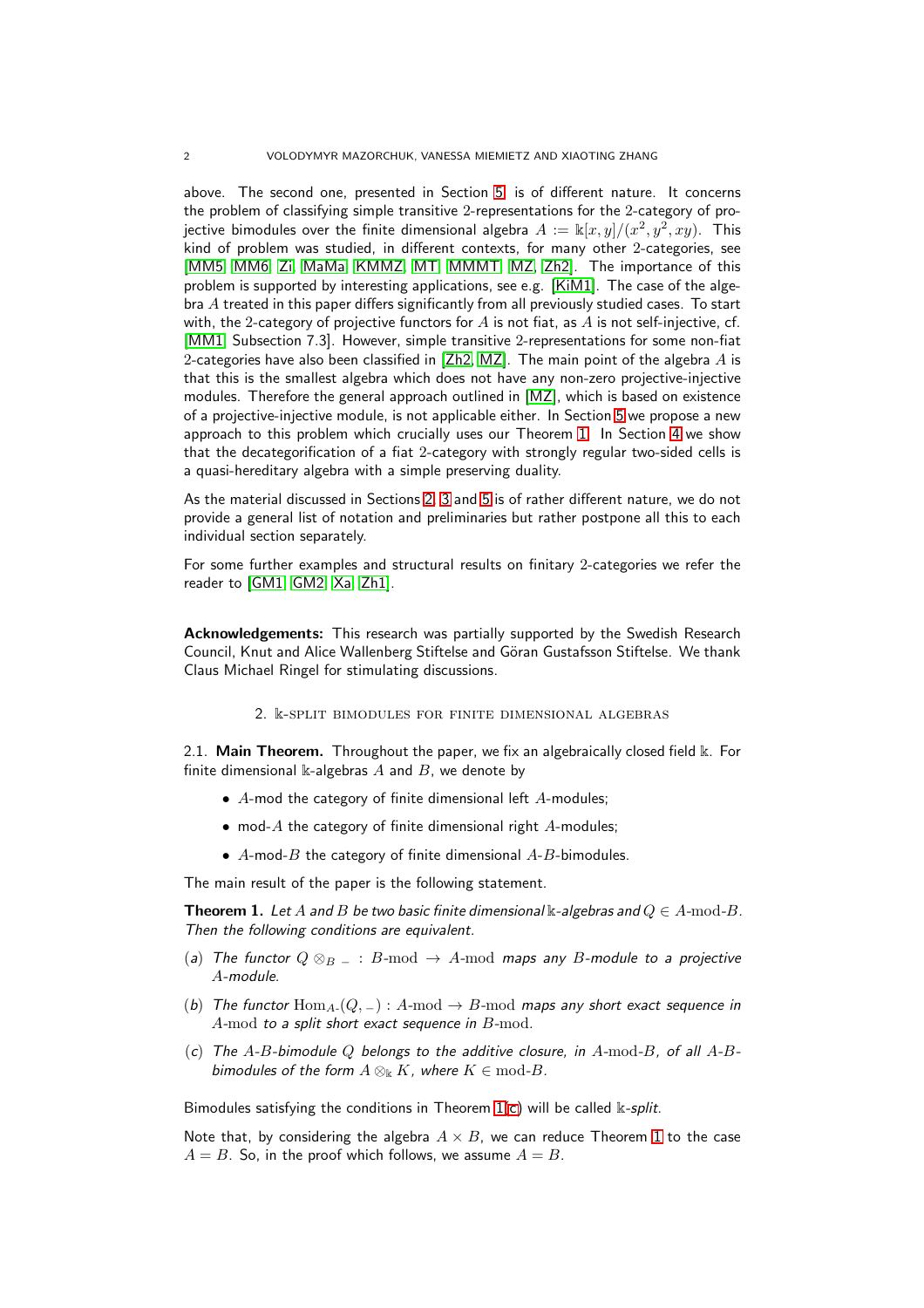2.2. Implication  $(a) \Rightarrow (b)$  $(a) \Rightarrow (b)$  $(a) \Rightarrow (b)$ . Assume that condition  $(a)$  is satisfied. Then, in particular,  $Q \otimes_A A \cong {}_A Q$  is projective and hence the functor  $\text{Hom}_{A-}(Q, \_)$  is exact. Furthermore, for any  $M \in A$ -mod, the A-module  $Q \otimes_A M$  is projective and therefore the functor

$$
\operatorname{Hom}_{A^\centerdot}(Q \otimes_A M, \_) \cong \operatorname{Hom}_{A^\centerdot}(M, \operatorname{Hom}_{A^\centerdot}(Q, \_)) : A\text{-mod} \to \Bbbk\text{-mod}
$$

is exact.

For a short exact sequence

 $0 \to X \to Y \to Z \to 0$ 

in A-mod, application of the exact functor  $\text{Hom}_{A-}(Q, \_)$  produces the short exact sequence

<span id="page-2-0"></span>(1) 
$$
0 \to \text{Hom}_{A} (Q, X) \to \text{Hom}_{A} (Q, Y) \stackrel{\alpha}{\to} \text{Hom}_{A} (Q, Z) \to 0.
$$

If [\(1\)](#page-2-0) splits, then its image under  $\text{Hom}_{A-}(M, \_)$  is, clearly, split short exact, for any  $M \in A$ -mod. At the same time, if [\(1\)](#page-2-0) does not split, then, for  $M = \text{Hom}_{A}$ - $(Q, Z)$ , the identity morphism on  $M$  is not in the image of the map

 $\text{Hom}_{A_{-}}(M, \text{Hom}_{A_{-}}(Q, Y)) \xrightarrow{\alpha_{0-}} \text{Hom}_{A_{-}}(M, M).$ 

Therefore the latter map is not surjective and, consequently, the sequence

 $0 \to \text{Hom}_{A_1}(M, \text{Hom}_{A_2}(Q, X)) \to \text{Hom}_{A_2}(M, \text{Hom}_{A_2}(Q, Y)) \to \text{Hom}_{A_2}(M, M) \to 0$ 

is not exact. Thus the functor  $\text{Hom}_{A-}(Q \otimes M, \_)$  is not exact either, a contradiction. Hence condition [\(b\)](#page-1-4) is satisfied.

2.3. Implication [\(b\)](#page-1-4) $\Rightarrow$ [\(c\)](#page-1-2). Assume that condition [\(b\)](#page-1-4) is satisfied. In particular, the functor  $\text{Hom}_{A-}(Q, \_)$  is exact and thus the left A-module  $_AQ$  is projective. Denote by R the Jacobson radical  $Rad(A)$  of A.

Applying the duality  $* := \text{Hom}_{\mathbb{k}}(-, \mathbb{k})$  to the short exact sequence

$$
0 \to R \to A \to \text{top}(A) \to 0
$$

in A-mod-A, gives the short exact sequence

 $0 \to (\text{top}(A))^* \to A^* \to R^* \to 0$ 

in A-mod-A. Applying  $\text{Hom}_{A-}(Q, \_)$  to the latter short exact sequence results in the short exact sequence

<span id="page-2-1"></span>(2)  $0 \to \text{Hom}_{A} (Q, (\text{top}(A))^*) \to \text{Hom}_{A} (Q, A^*) \to \text{Hom}_{A} (Q, R^*) \to 0.$ 

By condition [\(b\)](#page-1-4), this sequence is split in  $A$ -mod.

By adjunction, we have

(3) 
$$
\text{Hom}_{A} (Q, A^*) \cong \text{Hom}_{\mathbb{k}} (A \otimes_A Q, \mathbb{k}) \cong Q^*
$$

$$
\quad \text{and} \quad \quad
$$

(4)  $\text{Hom}_{A} (Q, R^*) \cong \text{Hom}_{\mathbb{k}} (R \otimes_A Q, \mathbb{k}).$ 

Moreover, as any  $A$ -homomorphism from  $Q$  to  $(\mathrm{top}(A))^*$  vanishes on  $RQ$ , we have

<span id="page-2-3"></span><span id="page-2-2"></span>
$$
\operatorname{Hom}_{A} (Q, (\operatorname{top}(A))^*) \cong \operatorname{Hom}_{A} (Q/RQ, (\operatorname{top}(A))^*)
$$

and then, by adjunction,

$$
\operatorname{Hom}_{A} (Q/RQ, (\operatorname{top}(A))^*) \cong \operatorname{Hom}_{\mathbb{k}}(\operatorname{top}(A) \otimes_A (Q/RQ), \mathbb{k}).
$$

Finally, we observe that  $Q/RQ$  is semi-simple as left A-module which yields an isomorphism top(A) ⊗<sub>A</sub> ( $Q/RQ$ ) ≅  $Q/RQ$ .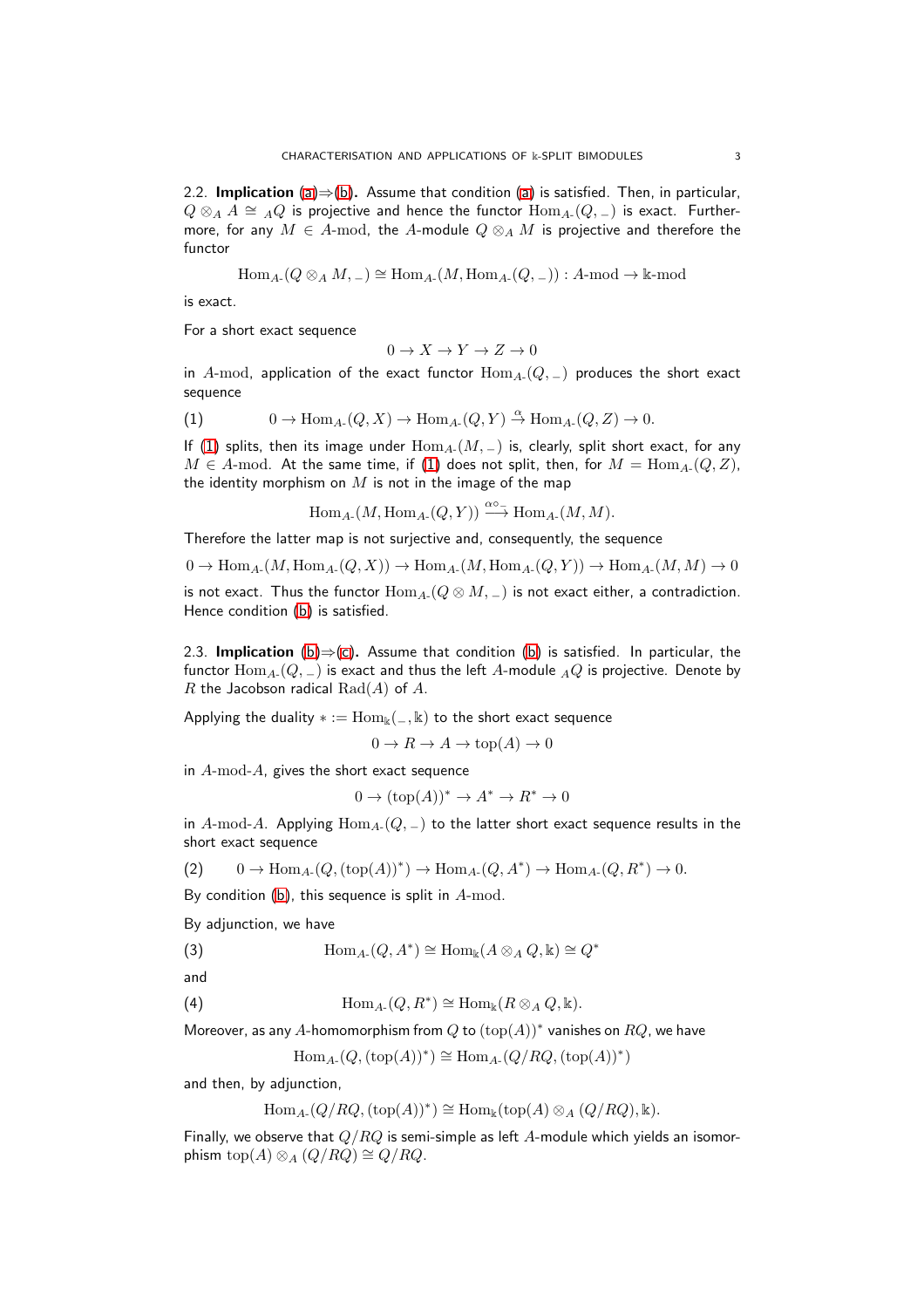Plugging the latter into [\(2\)](#page-2-1), using [\(3\)](#page-2-2) and [\(4\)](#page-2-3), and applying  $*$ , gives us the short exact sequence

$$
0 \to R \otimes_A Q \to Q \to Q/RQ \to 0
$$

which is split in mod-A. We denote by  $\beta$  :  $Q/RQ \rightarrow Q$  the splitting morphism in mod-A.

Fix a decomposition of the A-A-bimodule  $Q/RQ$  into a direct sum  $X_1 \oplus X_2 \oplus \cdots \oplus X_k$ of indecomposable A-A-bimodules. As  $Q/RQ$  is semi-simple, as a left A-module, we have that each  $X_i$  is isotypic as a left  $A$ -module and indecomposable as a right  $A\text{-}$ module. Let  $L_i$  denote the (unique) simple subquotient of the left A-module  $_A X_i$  and  $P_i$  denote an indecomposable projective cover of  $L_i$  in  $A\operatorname{\!-mod}_{\!\!-}$  Let also  $e_i$  denote a primitive idempotent corresponding to  $P_i$ .

Consider the A-A-bimodule

<span id="page-3-1"></span>
$$
\hat{Q}:=\bigoplus_{i=1}^k P_i\otimes_{\Bbbk} X_i
$$

and note that  $\hat{O}$  belongs to the additive closure of bimodules described in condition [\(c\)](#page-1-2). By adjunction, for any  $A-A$ -bimodule  $V$ , we have

(5) 
$$
\operatorname{Hom}_{A\text{-}A}(\hat{Q},V) \cong \bigoplus_{i=1}^k \operatorname{Hom}_{A}(X_i,e_iV).
$$

The homomorphism  $\beta$  induces, by equation [\(5\)](#page-3-1), a homomorphism  $\gamma : \hat{Q} \to Q$  of A-Abimodules. By construction, the image of this homomorphism covers  $Q/RQ$ , that is the top of Q, considered as a left A-module. Therefore  $\gamma$  is surjective by the Nakayama Lemma. At the same time, we already know that  $Q$  is projective as a left  $A$ -module and that all  $X_i$  are isotypic as left A-modules. Compared to the construction of  $\hat{Q}$ , this implies the equality  $\dim(\hat{Q}) = \dim(Q)$  and yields that  $\gamma$  is, in fact, an isomorphism. Condition [\(c\)](#page-1-2) follows.

2.4. Implication [\(c\)](#page-1-2) $\Rightarrow$ [\(a\)](#page-1-3). Assume that condition [\(c\)](#page-1-2) is satisfied. Note that, for any  $M \in A$ -mod, the A-module  $A \otimes_k K \otimes_A M$  is just a direct sum of  $\dim(K \otimes_A M)$ copies of A, in particular, it is projective. By additivity,  $Q \otimes_A M$  is also projective, for any  $Q$  from the additive closure of the bimodules described in condition [\(c\)](#page-1-2). Therefore condition [\(a\)](#page-1-3) is satisfied.

### 3. Application: simple finitary 2-categories

<span id="page-3-0"></span>3.1. Finitary 2-categories. For generalities on 2-categories we refer to [\[McL,](#page-11-14) [Le\]](#page-11-15). Following [\[MM1,](#page-11-4) Subsection 2.2], a finitary 2-category over  $\Bbbk$  is a 2-category  $\mathscr C$  such that

- $\mathscr C$  has finitely many objects;
- each  $\mathscr{C}(i, j)$  is equivalent to the category of projective modules over some finite dimensional associative  $\&$ -algebra (i.e. is a *finitary*  $\&$ -linear category);
- all compositions are biadditive and k-bilinear, when applicable;
- identity 1-morphisms are indecomposable.

In particular, we have a finite set  $S[\mathscr{C}]$  of isomorphism classes of indecomposable 1-morphisms. Furthermore, by [\[MM2,](#page-11-16) Section 3],  $S[\mathscr{C}]$  has the natural structure of a multisemigroup (cf. [\[KuM\]](#page-11-17)). We denote by  $\leq_L$  and  $\sim_L$  the corresponding left order and left equivalence relation, by  $\leq_R$  and  $\sim_R$  the corresponding right order and right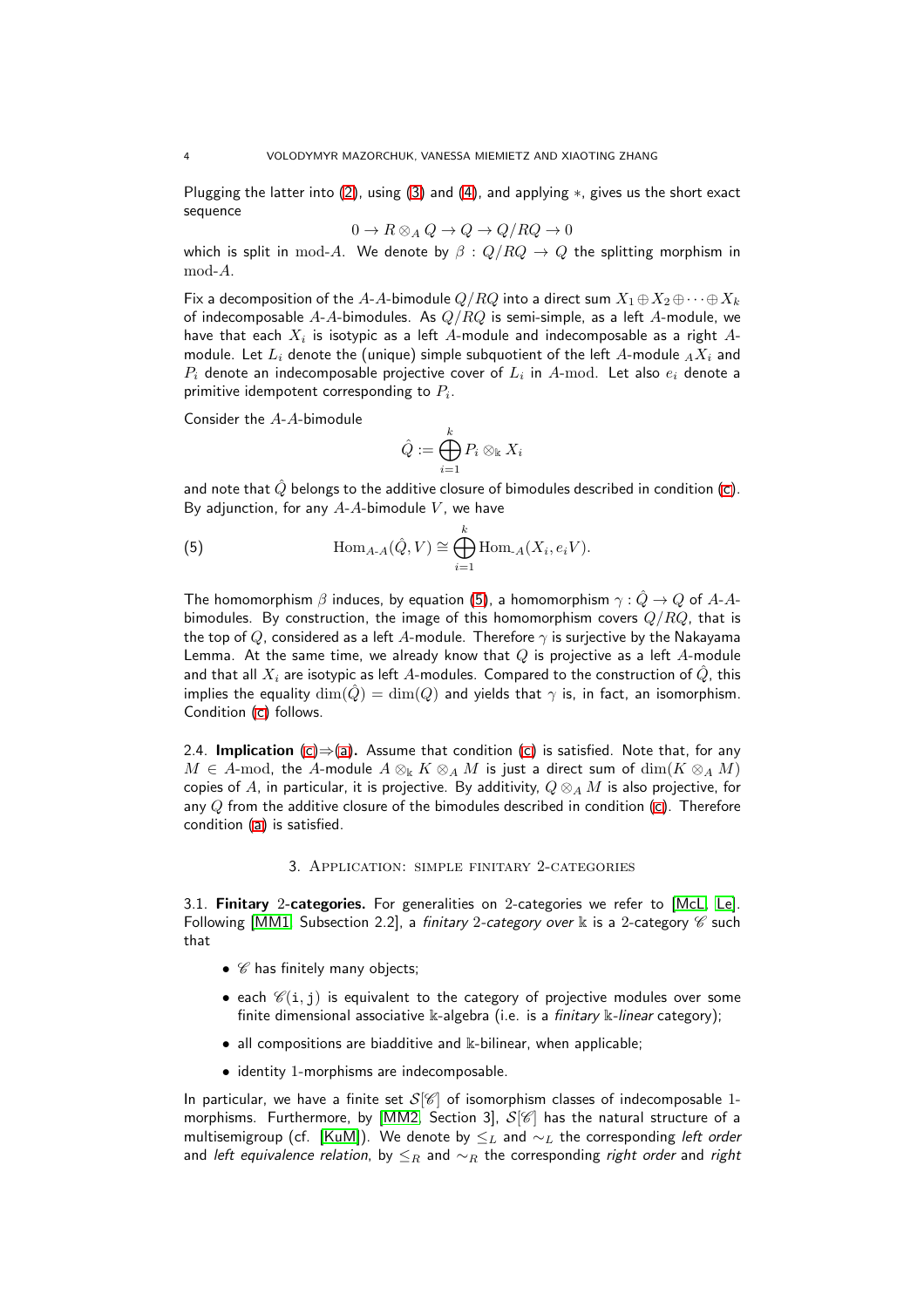equivalence relation and by  $\leq_J$  and  $\sim_J$  the corresponding two-sided order and two-sided equivalence relation, see [\[MM2,](#page-11-16) Section 3] and [\[KuM,](#page-11-17) Subsection 4.1]. Equivalence classes for  $\sim_L$ ,  $\sim_R$  and  $\sim_J$  are called *cells* (left, right or two-sided, respectively).

A 2-category which satisfies all the above conditions except for the last one will be called weakly finitary. Clearly, splitting idempotents in the endomorphism algebras of the identity 1-morphisms, every weakly finitary 2-category can be Morita reduced to a finitary 2-category (cf. [\[MM4\]](#page-11-18) for general Morita theory of finitary 2-categories).

A finitary 2-category  $\mathscr C$  will be called simple provided that

- any non-zero 2-ideal of  $\mathscr C$  contains the identity 2-morphism for some non-zero 1-morphism;
- there is a unique two-sided cell, which we call  $\mathcal{J}$ , containing a 1-morphism that is not isomorphic to any of the identity 1-morphisms;
- the cell  $\mathcal J$  is the maximal two-sided cell with respect to  $\leq_{J}$ ;
- the cell  $\mathcal J$  is idempotent in the sense that  $F \circ G \neq 0$  for some (possibly equal) 1-morphisms  $F$  and  $G$  in  $J$ .

In particular, a simple 2-category is  $J$ -simple in the sense of [\[MM2,](#page-11-16) Subsection 6.2].

We note that the above definition excludes the very easy situation when the only indecomposable 1-morphisms in  $\mathscr C$  are those isomorphic to the identity 1-morphisms. Such 2-categories are easy to construct and study, so we will ignore them.

Similarly to [\[MM2,](#page-11-16) Subsection 6.2], one shows that a finitary 2-category which satisfies the last three of the above conditions has a unique simple quotient.

3.2. Simple fiat strongly regular 2-categories. As in [\[MM1,](#page-11-4) Subsection 6.2], a finitary 2-category C is called fiat provided that it has a weak anti-involution  $\star$  (reversing both 1- and 2-morphisms) and adjunction morphisms between any pair  $(F, F^*)$  of 1morphisms. A fiat 2-category  $C$  is called strongly regular provided that no two left (right) cells inside the same two-sided cell are comparable, and that the intersection of each left and each right cell inside the same two-sided cell consists of exactly one element, see [\[MM1,](#page-11-4) Subsection 4.8] and [\[KiM2,](#page-11-6) Corollary 19].

2-categories which are, at the same time, simple, strongly regular and fiat, were classified in [\[MM3,](#page-11-5) Theorem 13]. Roughly speaking (up to the structure of the endomorphism algebra of identity 1-morphisms), they are biequivalent to the bicategory of projective bimodules for a finite dimensional, weakly symmetric  $\Bbbk$ -algebra  $A$ , or, equivalently to the 2-category  $\mathcal{C}_A$  defined as follows: Let  $A = A_1 \times A_2 \times \cdots \times A_k$  be a decomposition of  $A$  into a direct sum of connected components. Then

- objects of  $\mathscr{C}_A$  are 1, 2, ..., k, where i should be thought of as a small category  $A_i$  equivalent to  $A_i$ -mod;
- 1-morphisms in  $\mathscr{C}_A(i, j)$  are functors from  $\mathcal{A}_i$  to  $\mathcal{A}_j$  corresponding to tensoring with bimodules from the additive closure of  $A_j\otimes_{\Bbbk} A_i$ , with the additional bimodule  $A_i$ , if  $i = j$ ;
- 2-morphisms are all natural transformations of such functors.

It is natural to ask for a description of simple finitary 2-categories in general. Unfortunately, an easy generalisation of [\[MM3,](#page-11-5) Theorem 13] is too much to hope for.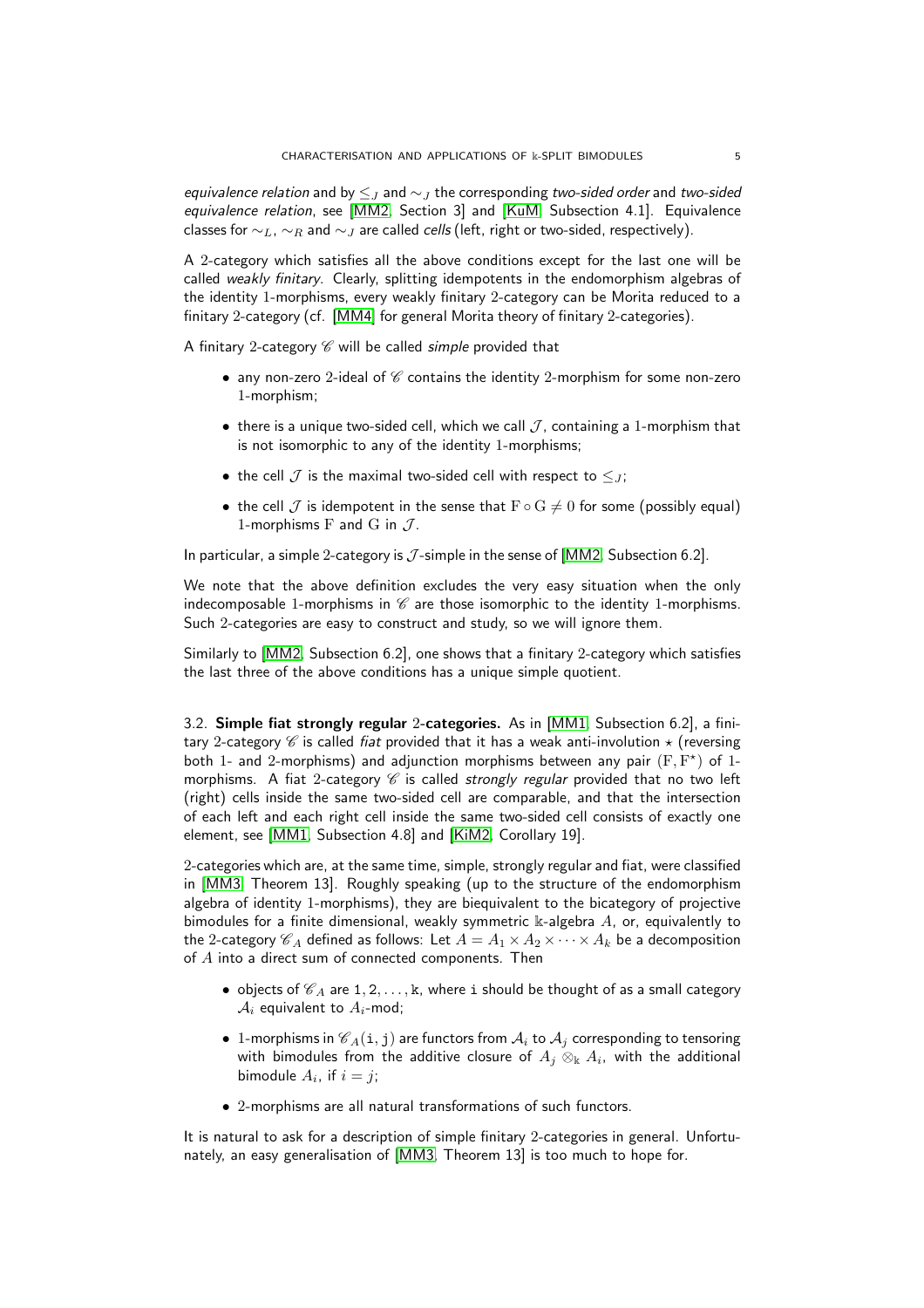3.3. Cell 2-representations. For any finitary 2-category  $\mathscr{C}$ , we can consider the 2category  $\mathscr C$ -afmod of finitary 2-representations of  $\mathscr C$ , where

- objects in  $\mathscr C$ -afmod are 2-functors which represent every object in  $\mathscr C$  by a finitary k-linear category, each 1-morphism by an additive functor and each 2-morphism by a natural transformation of functors;
- $\bullet$  1-morphisms in  $\mathscr C$ -afmod are 2-natural transformations, see [\[MM3,](#page-11-5) Subsection 2.3];
- $\bullet$  2-morphisms in  $\mathscr C$ -afmod are modifications.

An easy example of a 2-representation is the *principal* (Yoneda) 2-representation  $P_i :=$  $\mathscr{C}(\mathbf{i},\_)$ , defined for each  $\mathbf{i} \in \mathscr{C}$ .

If  $\mathcal L$  is a left cell, then there is  $i \in \mathscr C$  such that all 1-morphisms in  $\mathcal L$  start at i. In this case we can define the corresponding cell 2-representation  $C_{\mathcal{L}}$  of  $\mathcal{C}$  as a certain subquotient of  $P_i$ , see [\[MM2,](#page-11-16) Subsection 6.5], and also [\[MM1,](#page-11-4) Section 4] for the original definition.

3.4. Main idea. Let now  $\mathscr C$  be a simple finitary 2-category. Fix a left cell  $\mathscr L$  inside the distinguished two-sided cell  $\cal J$  and consider the corresponding cell 2-representation  $C_{\cal L}$ . By construction, the fact that  $\mathcal J$  is idempotent implies that  $\mathbf{C}_{\mathcal L}$  has trivial annihilator. Therefore  $C_c$  defines a faithful 2-functor from  $\mathscr C$  into some 2-category of right exact functors between modules categories of finite dimensional algebras. The main point of [\[MM3,](#page-11-5) Theorem 13] was to show that, on the level of 1-morphisms in  $\mathcal{J}$ , this embedding is, in fact, 2-full and each 1-morphism in  $\mathcal J$  is represented by a *projective functor*, that is by a functor isomorphic to tensoring with a projective bimodule.

If  $\mathscr C$  is fiat (but not necessarily strongly regular), then [\[KMMZ,](#page-11-7) Theorem 2] still asserts that, in the setup of the previous paragraph, each 1-morphism in  $\mathcal J$  is represented by a projective functor. However, outside strongly regular situation the 2-fullness statement is no longer true. An easy example is given by the small quotient of the 2-category of Soergel bimodules in Weyl type  $B_2$ , see [\[KMMZ,](#page-11-7) Subsection 3.2]. This is a simple, fiat, but not strongly regular 2-category. Under  $C_{\mathcal{L}}$ , the indecomposable 1-morphism corresponding to a simple reflection belonging to  $\mathcal L$  acts non-trivially on two simple modules of the abelianised cell 2-representation. Therefore this indecomposable 1 morphism is represented by a decomposable projective functor, which means that the representation 2-functor cannot be 2-full.

If  $\mathscr C$  is not fiat, then 1-morphisms in  $\mathcal J$  no longer act as projective functors in general. Later on we will use our Theorem [1](#page-1-0) to describe what kind of functors appear in this case.

3.5. Simple transitive 2-representations. Cell 2-representations of finitary 2-categories have the following two properties:

- They are *transitive* in the sense that, for any pair  $X, Y$  of indecomposable objects in the underlying categories of the representation, there is a 1-morphism F such that  $X$  appears (up to isomorphism) as a direct summand in  $FY$ .
- They are *simple* in the sense that the underlying categories do not have any proper ideals invariant under the action of  $\mathscr C$ .

In general, simple transitive 2-representations are natural 2-analogues of simple modules over k-algebras, see [\[MM5,](#page-12-2) [MM6\]](#page-12-1).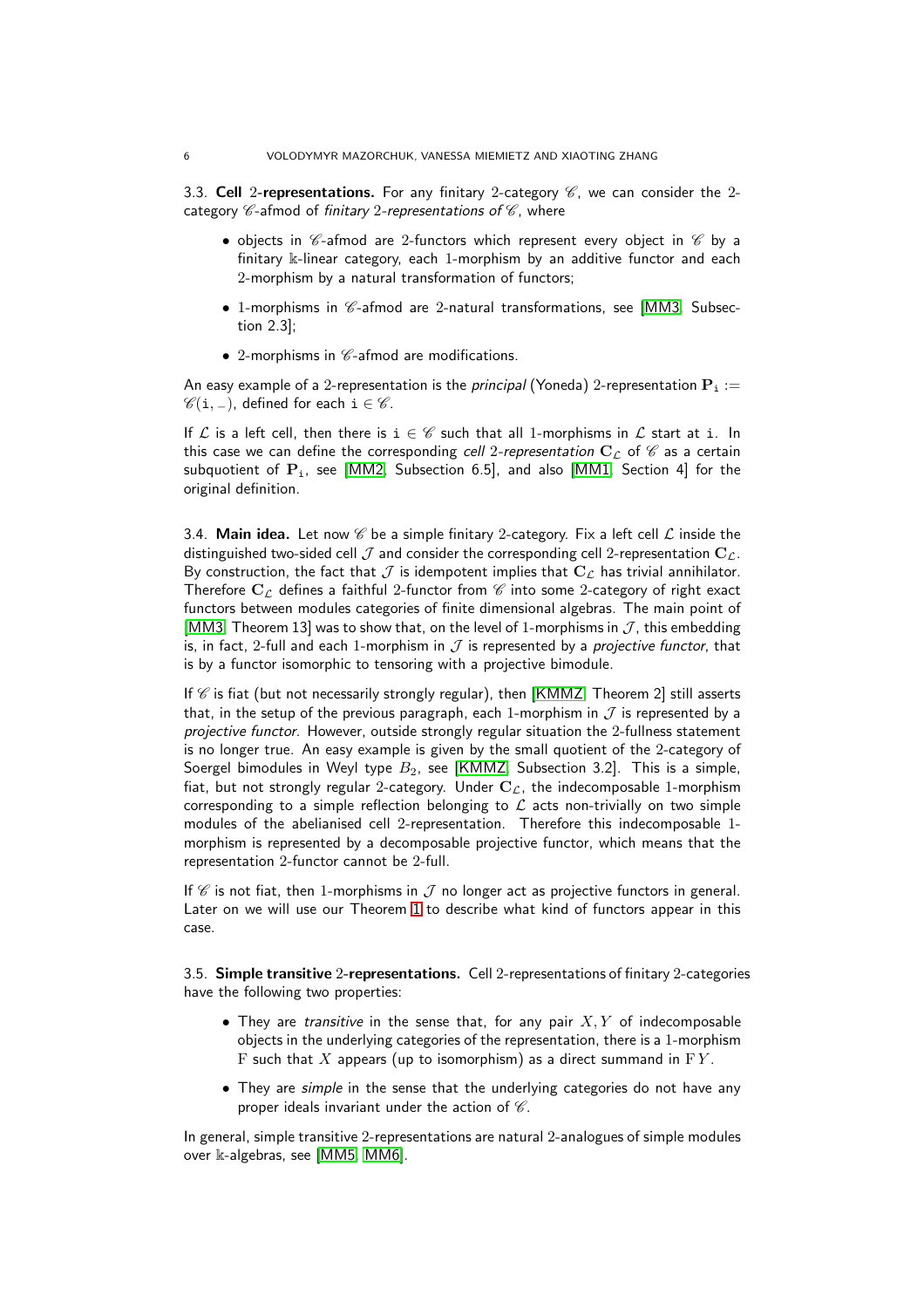If M is a simple transitive 2-representation of  $\mathscr C$ , then, according to [\[CM,](#page-11-19) Subsection 3.2], there is a unique two-sided cell  $\mathcal{J}_{\mathbf{M}}$  which is a maximal element (with respect to the two-sided order) in the set of all two-sided cells whose 1-morphisms are not annihilated by M. The cell  $\mathcal{J}_{\mathbf{M}}$  is called the apex of M and is idempotent in the sense that it contains three (possibly equal) 1-morphisms  $F$ ,  $G$  and  $H$  such that  $H$  appears, as a summand and up to isomorphism, in  $F \circ G$ .

3.6. Abelianisation. Instead of additive 2-representations of  $\mathscr C$  one can also study abelian 2-representations where

- each object in  $\mathscr C$  is represented by a category equivalent to the module category for some finite dimensional associative  $\Bbbk$ -algebra;
- each 1-morphism is represented by a right exact functor;
- each 2-morphism is represented by a natural transformation of functors.

The 2-category of abelian 2-representations is denoted  $\mathscr{C}\text{-mod}$ , see e.g. [\[MM2,](#page-11-16) Section 4]. There is a natural 2-functor  $\overline{\cdot}$  : C-afmod  $\rightarrow$  C-mod,  $M \mapsto \overline{M}$ , called abelianisation 2-functor, see [\[MM2,](#page-11-16) Subsection 4.2].

#### <span id="page-6-2"></span>3.7. Main results of this section.

<span id="page-6-0"></span>**Proposition 2.** Let  $\mathscr C$  be a finitary 2-category and M a simple transitive 2-representation of  $\mathscr C$ . Then, for any 1-morphism  $\mathrm F$  in  $\mathcal J_{\mathbf{M}}$ , the functor  $\overline{\mathbf{M}}(\mathrm F)$  sends any object to a projective object.

Proof. The claim follows directly from the proof of the first part of [\[KMMZ,](#page-11-7) Theorem 2] as this proof does not use fiatness of  $\mathscr C$ .

Let A be a finite dimensional associative k-algebra with a fixed decomposition  $A =$  $A_1 \times A_2 \times \cdots \times A_k$  into a product of (not necessarily connected) components. For each  $i=1,2,\ldots,k$  fix a small category  $\mathcal{C}_i$  equivalent to  $A_i$ -mod and a right  $A_i$ -module  $N_i.$ Let  $C = \{C_i\}$  and  $N = \{N_i\}$ . Define the weakly finitary 2-category  $C_{A,C,N}$  as follows:

- The objects of  $\mathscr{C}_{A,C,N}$  are  $1,2,\ldots,k$ , where i should be thought of as  $\mathcal{C}_i$ ;
- 1-morphisms in  $\mathscr{C}_{A,C,N}(\textbf{i},\textbf{j})$  are all functors from  $\mathcal{C}_i$  to  $\mathcal{C}_j$  which are isomorphic to tensoring with  $A_j$ - $A_i$ -bimodules in the additive closure of  $A_j \otimes_k N_i$  and, additionally, the  $A_i$ - $A_i$ -bimodule  $A_i$ , if  $i=j;$
- 2-morphisms are natural transformations of functors.

The main result of this section is the following statement which, roughly speaking, says that all simple finitary 2-categories are 2-subcategories of the categories of the form  $\mathscr{C}_{A,C,N}.$ 

<span id="page-6-1"></span>**Theorem 3.** Let  $\mathscr C$  be a simple finitary 2-category. Then there are A, C and N as above and a faithful 2-functor from  $\mathscr C$  to  $\mathscr C_{A,C,N}$ .

Proof. Let  $\mathscr C$  be a simple finitary 2-category. For a left cell  $\mathcal L$  in  $\mathcal J$ , consider the left cell 2-representation  $C_{\mathcal{L}}$  of  $\mathcal{C}$ . By Proposition [2,](#page-6-0) for any 1-morphism F in  $\mathcal{J}$  from i to j, the functor  $\overline{C_{\mathcal{L}}}(F)$  maps any object of  $\overline{C_{\mathcal{L}}}(i)$  to a projective object of  $\overline{C_{\mathcal{L}}}(j)$ .

For each i, let  $A_i$  denote the underlying algebra of  $\overline{C_{\mathcal{L}}}(i)$ . We note that  $A_i$  does not have to be connected. By Theorem [1,](#page-1-0) there is a right  $A_i$ -module  $N_i$  such that any 1-morphism in  $\cal J$  from  $\,$  to any  $\,$  is represented, via  $\overline{{\rm C}_L}$ , by a functor isomorphic to tensoring with a bimodule of the form  $A_j\otimes_\Bbbk N_i$  (and, additionally,  $A_i$ , if  $i=j).$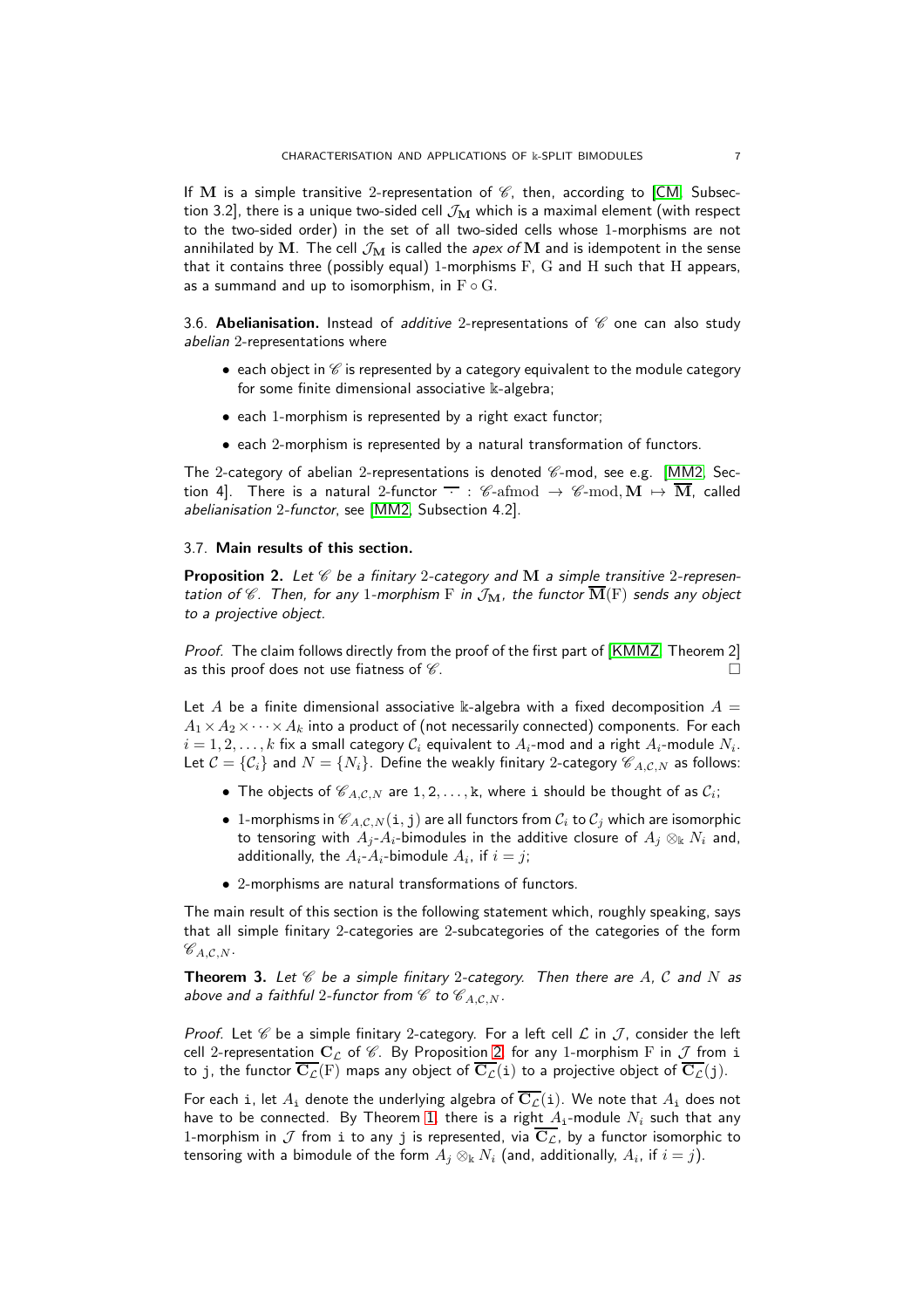Let  $A:=\prod A_{\mathtt{i}}.$  Since  $\mathcal J$  is idempotent, it coincides with the apex of  ${\mathbf C}_\mathcal L.$  Hence, i thanks to simplicity of  $\mathscr{C}$ , the representation 2-functor  $C_{\mathcal{L}}$  is faithful on the level of 2-morphisms and thus provides an embedding of  $\mathscr C$  into the weakly finitary category  $\mathscr{C}_{A,\{\overline{\mathbf{C}_{\mathcal{L}}}(i)\},\{N_i\}}$ . This completes the proof.

We note that, usually, the embedding of  $\mathscr C$  given by Theorem [3](#page-6-1) will not be 2-full. Furthermore, A, C and N in the formulation of Theorem [3](#page-6-1) are not uniquely defined, even up to isomorphism/equivalence.

## 4. DECATEGORIFICATION

<span id="page-7-0"></span>Let  $\mathscr{C} := \mathscr{C}_{A,C,N}$  be as in Section [3.7.](#page-6-2) Let  $P_1, \ldots, P_r$  be a complete list of projective indecomposable modules for A, and  $N_1, \ldots, N_s$  a complete list of elements in N. Then a complete list of indecomposable 1-morphisms in  $\mathscr{C}_{A,C,N}$  is given by  $\mathbb{1}_i$ ,  $i \in \{1,\ldots,k\}$ , and  $\{F_{i,j}\}$  where  $F_{i,j}$  is a functor isomorphic to tensoring with  $P_i \otimes_k N_j$ . The structure of a multisemigroup with finite multiplicities (in the sense of [\[Fo\]](#page-11-20)) on  $\check{\mathcal{S}}[\mathscr{C}]\cap\mathcal{J}$  is given by  $[F_{i,j}][F_{l,t}] = \dim(N_i e_l)[F_{i,t}].$ 

<span id="page-7-4"></span><span id="page-7-1"></span>**Proposition 4.** Suppose  $\text{add}(N_1 \oplus N_2 \oplus \cdots \oplus N_s) \cong \text{add}(A)$ .

- (i) The algebra  $\& \otimes_{\mathbb{Z}} \mathbb{Z} S[\mathscr{C}]$  has a filtration by two-sided ideals such that the lowest ideal is given by the span of  $\{[F_{i,j}]\}_{i,j}=1,\ldots,r\}$ , and the remaining subquotients are spanned by  $[\mathbb{1}_1]$ , taken in any order.
- <span id="page-7-2"></span>(ii) The ideal J spanned by  $\{[F_{i,j}][i,j=1,\ldots,r\}$  in  $\Bbbk\otimes_{\Bbb Z}\Bbb ZS[\mathscr C]$  is, in the terminology of [\[KX2,](#page-11-21) Definition 3.3], isomorphic to the swich algebra of the algebra of  $r \times r$ matrices with respect to the matrix  $(\dim(e_jAe_l))_{j,l=1}^r$ .
- <span id="page-7-3"></span>(iii) If A is weakly symmetric, the filtration in [\(i\)](#page-7-1) is a cell filtration, where the involution is given by the action of  $*$  on  $S[\mathscr{C}]$ , which corresponds to interchanging the two subscripts on  $F_{i,j}$ .

Proof. [\(i\)](#page-7-1) and [\(ii\)](#page-7-2) follow directly from the definitions.

To prove [\(iii\)](#page-7-3), assume  $A$  is weakly symmetric, so  $\operatorname{\mathscr{C}}$  is fiat. The involution  $^*$  induces an involution on  $\Bbbk \otimes_{\Bbb Z} \Bbb Z S[\mathscr{C}]$ , fixing the  $[\Bbb 1_i]$ , and sending  $[F_{i,j}]$  to  $[F_{j,i}]$  and hence, under the isomorphism to the swich algebra from [\(ii\)](#page-7-2), acts as matrix transposition. Since  $\dim e_iAe_j\,=\,\dim e_jAe_i$ , it is easy to check that, for  $V$  the  $\Bbbk$ -span of  $[{\rm F}_{i,1}]$ , where  $i = 1, 2, \ldots, r$ , the morphism  $\alpha : J \to V \otimes V$ ,  $\quad F_{j,i} \mapsto v_i \otimes v_j$ , defines the structure of a cell ideal on  $J$  (cf. [\[KX1,](#page-11-22) Definition 3.2]).

Quotienting out by  $J$ , all remaining subquotients in the ideal filtration are one dimensional and idempotent, and hence cell ideals.

**Corollary 5.** Let  $\mathscr C$  be a fiat 2-category such that all two-sided cells are strongly regular. Then  $\kappa \otimes_{\mathbb{Z}} \mathbb{Z}S[\mathscr{C}]$  is a quasi-hereditary algebra with simple-preserving duality.

Proof. By induction with respect to the two-sided order, it follows immediately from Proposition [4\(](#page-7-4)[iii\)](#page-7-3) that  $k \otimes_{\mathbb{Z}} \mathbb{Z}S[\mathscr{C}]$  is a cellular algebra. Since each cell contains an idempotent, it is indeed quasi-hereditary.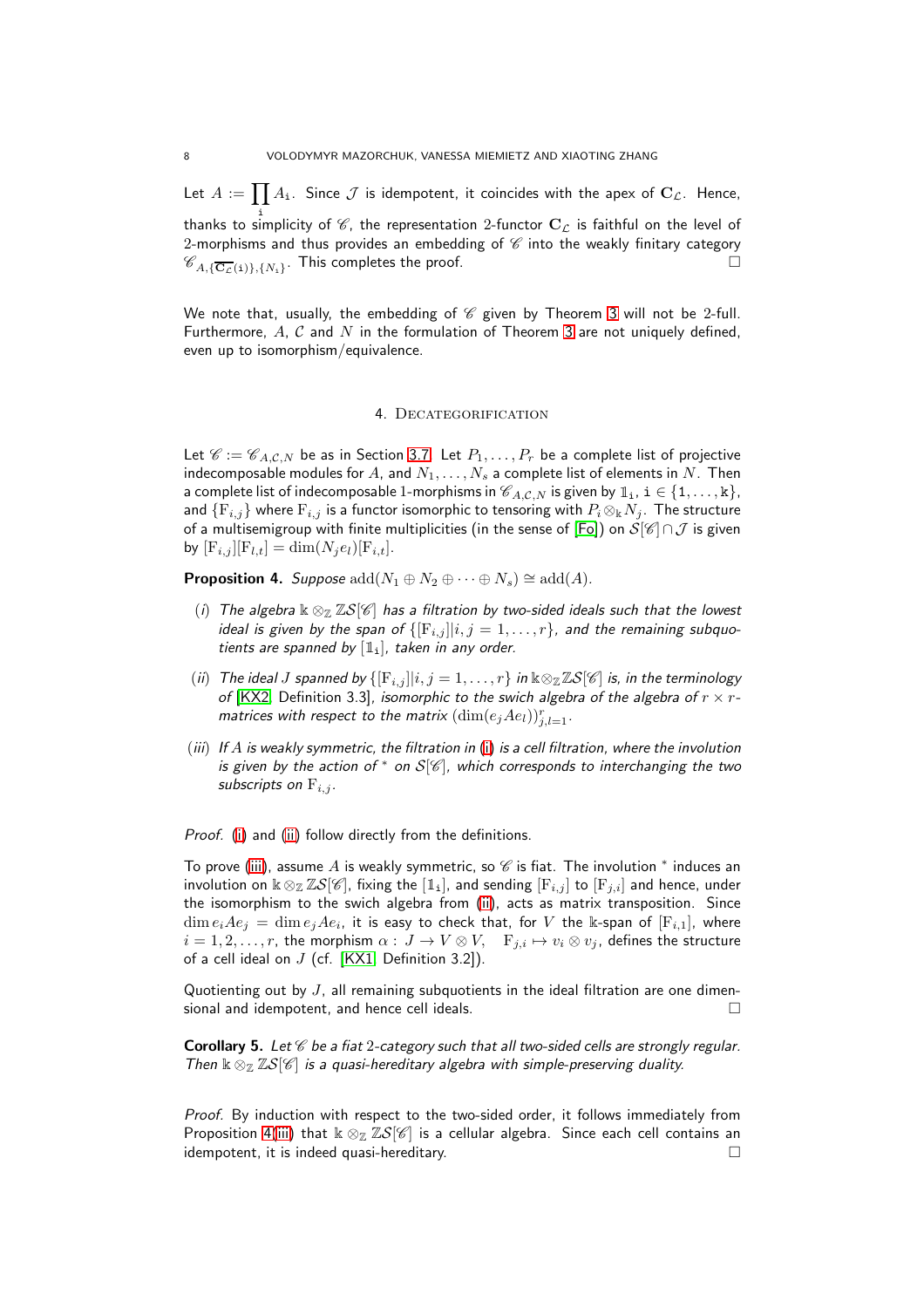## <span id="page-8-0"></span>5. Application: simple transitive 2-representations of projective BIMODULES FOR  $\mathbb{k}[x,y]/(x^2,y^2,xy)$

5.1. Classification. In this section we consider the problem of classification of simple transitive 2-representations of the simple 2-category  $\mathscr{C}_A$  of projective bimodules for the 3-dimensional algebra  $A = \Bbbk[x,y]/(x^2,y^2,xy).$  As  $A$  is connected, the 2-category  $\mathscr{C}_A$  has only one object. We call this object i. The main result of this section is the following.

<span id="page-8-1"></span>**Theorem 6.** Every simple transitive 2-representations of  $\mathcal{C}_A$ , for the algebra  $A =$  $\Bbbk [x,y]/(x^2,y^2,xy)$ , is equivalent to a cell 2-representation.

Under the additional assumption that all 1-morphisms in  $\mathcal{C}_A$  are represented by exact functors, the claim of Theorem [6](#page-8-1) is proved in [\[MM5,](#page-12-2) Proposition 19]. Therefore, to prove Theorem [6,](#page-8-1) we just have to show that, in every simple transitive 2-representations of  $\mathscr{C}_A$ , all 1-morphisms in  $\mathscr{C}_A$  are indeed represented by exact functors. The rest of this section is devoted to the proof of Theorem [6.](#page-8-1)

<span id="page-8-3"></span>5.2. **Combinatorics of the action.** We fix a simple transitive 2-representation M of  $\mathscr{C}_A$ . Let  $X_1, X_2, \ldots, X_k$  be a list of representatives of isomorphism classes of indecomposable objects in M(i). Let F be an indecomposable 1-morphism in  $\mathscr{C}_A$ which is isomorphic to tensoring with  $A \otimes_k A$ . Note that

<span id="page-8-2"></span>(6)  $\qquad \qquad \mathbf{F} \circ \mathbf{F} \cong \mathbf{F}^{\oplus 3}.$ 

For  $i,j~=~1,2,\ldots,k$ , let  $m_{i,j}$  denote the multiplicity of  $X_i$  in  $\mathrm{F}\, X_j.$  Then  $M~=~$  $(m_{i,j})_{i,j=1}^k \in \text{Mat}_{k \times k}(\mathbb{Z}_{\geq 0})$ , moreover, all  $m_{i,j}$  are positive due to transitivity of  $\mathbf{M}$ , see [\[MM5,](#page-12-2) Subsection 7.1] for details.

From [\(6\)](#page-8-2), it follows that,  $M^2 = 3M$ . Therefore, up to permutation of the  $X_i$ 's,  $M$ is one of the following matrices (again, see [\[MM5,](#page-12-2) Subsection 7.1] and [\[MZ,](#page-12-4) Proposition 10] for details):

$$
M_1 = (3), \quad M_2 = \begin{pmatrix} 2 & 2 \\ 1 & 1 \end{pmatrix}, \quad M_3 = \begin{pmatrix} 2 & 1 \\ 2 & 1 \end{pmatrix}, \quad M_4 = \begin{pmatrix} 1 & 1 & 1 \\ 1 & 1 & 1 \\ 1 & 1 & 1 \end{pmatrix}.
$$

5.3. General part of the proof of Theorem [6.](#page-8-1) Let  $B$  be an associative algebra such that  $\overline{\mathbf{M}}(i) \cong B$ -mod, then we have  $\mathbf{M}(i) \cong B$ -proj. Let  $e_1, e_2, \ldots, e_k$  be primitive idempotents of B corresponding to the objects  $X_1, X_2, \ldots, X_k$  above. Note that  $k \leq 3$ by Subsection [5.2.](#page-8-3) For  $i = 1, 2, \ldots, k$ , we denote by  $L_i$  the simple top of  $X_i$  in  $\overline{\mathbf{M}}(\mathtt{i})$ . We also denote by  $L'_i$  the corresponding *right* simple  $B$ -module, for  $i=1,2,\ldots,k.$ 

By Proposition [2,](#page-6-0) the functor  $\overline{\mathbf{M}}(\mathrm{F})$  sends any object in  $\overline{\mathbf{M}}(i)$  to a projective object in  $\overline{\mathbf{M}}(i)$ . Hence, by Theorem [1,](#page-1-0) there are right B-modules  $N_1, N_2 \ldots, N_k$  such that  $\overline{\mathbf{M}}(\mathrm{F})$  is isomorphic to tensoring with the B-B-bimodule

 $Be_1 \otimes_k N_1 \oplus Be_2 \otimes_k N_2 \oplus \cdots \oplus Be_k \otimes_k N_k.$ 

Note that, for  $i, j = 1, 2, \ldots, k$ , we have

$$
Be_i\otimes_{\Bbbk}N_i\otimes_BBe_j\cong Be_i^{\oplus \dim_{\Bbbk}(N_i\otimes_BBe_j)}
$$

and hence

$$
m_{i,j} = \dim_{\mathbb{k}}(N_i \otimes_B Be_j) = \dim_{\mathbb{k}}(N_i e_j) = [N_i : L'_j].
$$

Next we observe that the right B-module  $N = N_1 \oplus N_2 \oplus \cdots \oplus N_k$  is faithful. Indeed, if this were not the case, the annihilator of this module would be, due to the form of the functor  $\overline{\mathbf{M}}(F)$ , annihilated by  $\overline{\mathbf{M}}(F)$  and hence would generate a non-zero proper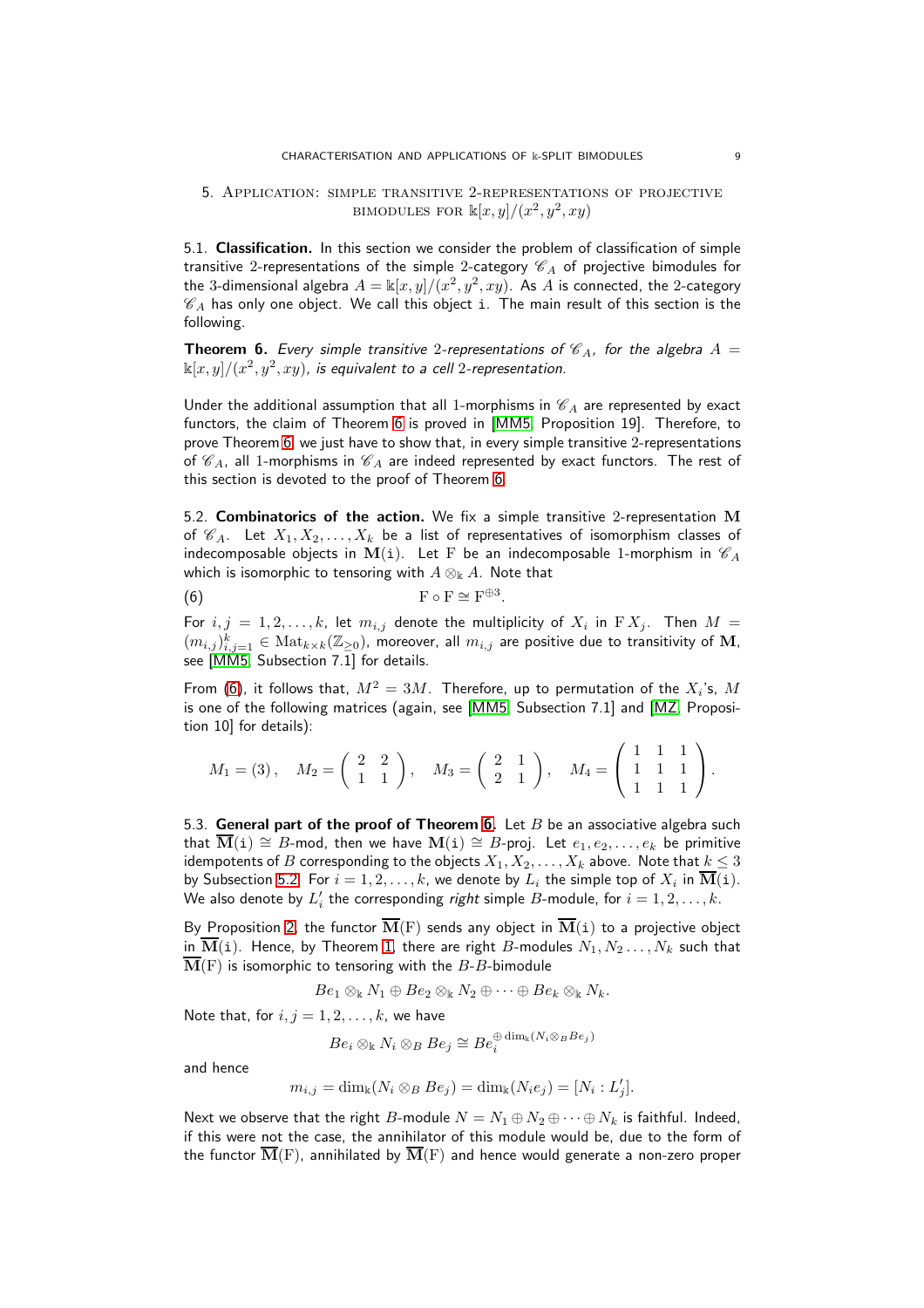$\mathscr{C}_A$ -stable ideal of M. This is, however, not possible thanks to simplicity of M. Consequently, as the sum of entries in each row of the above matrices is at most 4, the Loewy length of  $N$  is at most 4, and we have that  $\operatorname{Rad}(B)^4=0.$ 

As mentioned above, we just need to show that  $\overline{\mathbf{M}}(\mathrm{F})$  is exact or, equivalently, that  $N$ is projective. If B is semi-simple, then  $N$  is automatically projective, so in what follows we may assume that  $\text{Rad}(B) \neq 0$ .

Finally, we will need the following.

<span id="page-9-0"></span>**Lemma 7.** The 2-functor  $\overline{M}$  induces an embedding of the algebra A into the center  $Z(B)$  of the algebra  $B$ .

*Proof.* The 2-functor  $\overline{M}$  gives a map from  $A \cong \text{End}_{\mathscr{C}_A}(\mathbb{I})$  to the endomorphism algebra of the  $B$ -B-bimodule B. The latter is isomorphic to  $Z(B)$  and injectivity of this map follows from simplicity of  $\mathcal{C}_A$ .

Now we have to go into a case-by-case analysis.

5.4. Case 1:  $M = M_1$ . In this case we have  $k = 1$  and  $N = N_1$  has dimension 3. If  $\operatorname{Rad}(B)^2\neq 0,$  then  $N$  must be uniserial and hence  $B\cong \Bbbk[x]/(x^3).$  This means that  $N$  is projective and we are done.

If  $\text{Rad}(B)^2 = 0$ , then we have two possibilities. The first one is  $B \cong \mathbb{k}[x]/(x^2)$ and  $N = B \oplus \mathbb{k}$ , which immediately contradicts Lemma [7.](#page-9-0) The second possibility which is left is  $B \cong A$ . In this case, as N is faithful, it must be either the projective indecomposable or the injective indecomposable  $B$ -module. In the projective case we are done, so let us assume that N is injective. To get a contradiction in this case we will need to do more subtle computations.

We have  $A = B = \frac{k[x, y]/(x^2, y^2, xy)}{x^2 + y^2}$ . Then the A-A-bimodule  $A \otimes_k A$  has the following basis:

 $1 \otimes 1, 1 \otimes x, 1 \otimes y, x \otimes 1, y \otimes 1, x \otimes x, x \otimes y, y \otimes x, y \otimes y.$ 

The A-A-bimodule  $A \otimes_k N \cong A \otimes_k A^*$  has the following basis:

 $1 \otimes x^*$ ,  $1 \otimes y^*$ ,  $1 \otimes 1^*$ ,  $x \otimes x^*$ ,  $x \otimes y^*$ ,  $y \otimes x^*$ ,  $y \otimes y^*$ ,  $x \otimes 1^*$ ,  $y \otimes 1^*$ .

Now it is easy to check that  $\dim_k \text{Hom}_{A-A}(A, A \otimes_k A) = 4$ , where the generator 1 of A can be mapped to any of the elements

$$
x\otimes x,\ x\otimes y,\ y\otimes x,\ y\otimes y.
$$

At the same time,  $\dim_\Bbbk\mathrm{Hom}_{A\text{-}A}(A,A\otimes_\Bbbk A^*)=3,$  where the generator  $1$  of  $A$  can be mapped to any of the elements

$$
1\otimes 1^* + x\otimes x^* + y\otimes y^*, x\otimes 1^*, y\otimes 1^*.
$$

As  $\mathscr{C}_A$  is simple,  $\text{Hom}_{A-A}(A, A \otimes_{\Bbbk} A)$  should be embeddable into the homomorphism spaces between the functors  $\overline{\mathbf{M}}(\mathbb{1}_1)$  and  $\overline{\mathbf{M}}(\mathrm{F})$ , but the above calculation shows that this is not possible. This completes the proof in Case 1.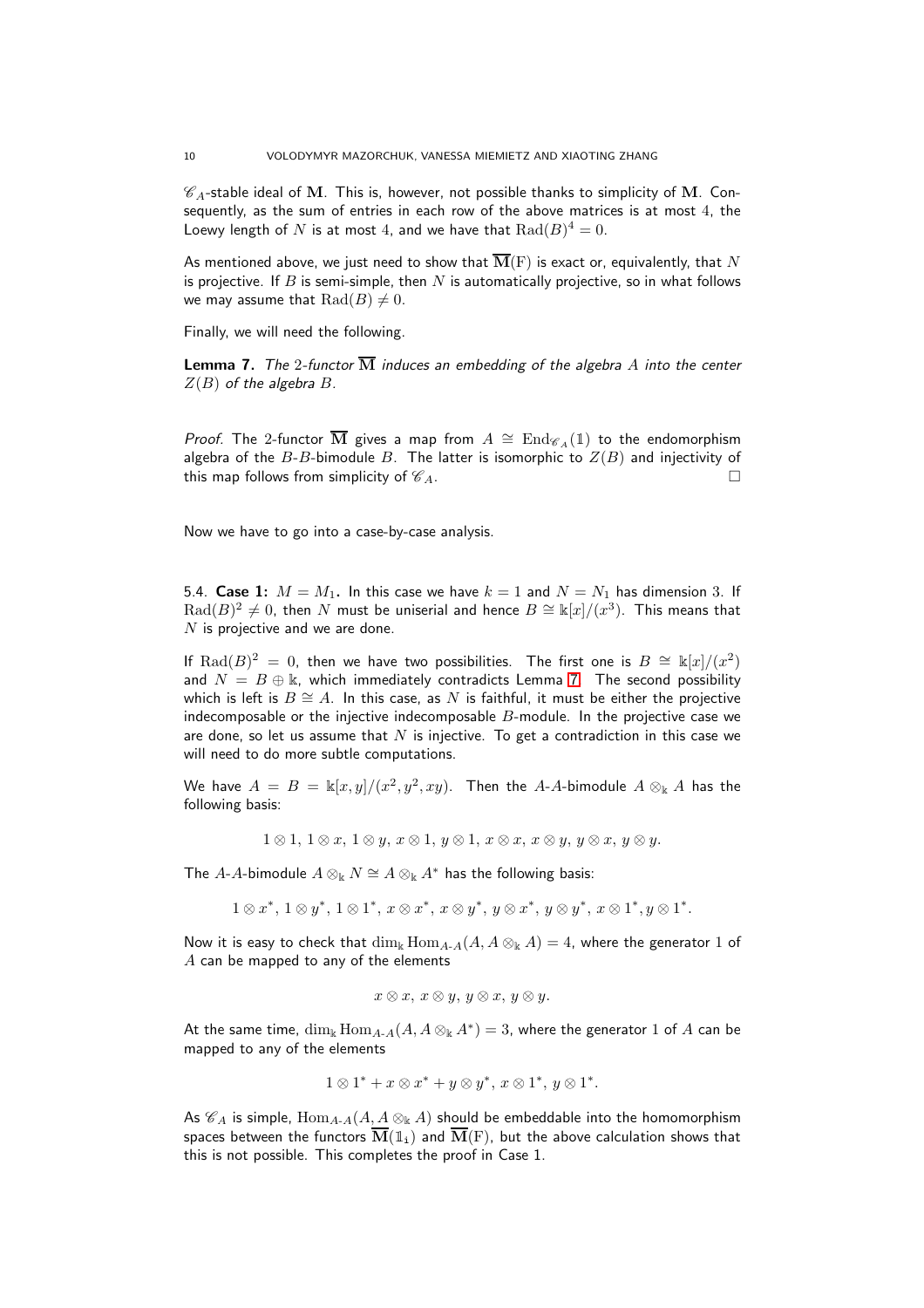5.5. Case 2:  $M = M_2$ . In this case  $k = 2$ ,  $[N_1 : L'_i] = 2$  and  $[N_2 : L'_i] = 1$ , for  $i = 1, 2$ . The endomorphism algebra of the multiplicity-free module  $N_2$  is a direct sum of copies of k. As N is faithful, it follows that A embeds into  $\text{End}_B(N_1)$ . Both simples appear in  $N_1$  with multiplicity 2. This implies that the image of  $Z(B)$  in the endomorphism algebra of each of the two indecomposable projective  $B$ -modules has dimension at most 2. Therefore both these images must have dimension 2 and the corresponding kernels must be different.

As A embeds into the endomorphism algebra of  $N_1$ , we have  $\dim_k(\operatorname{End}_B(N_1)) \geq 3$ . In particular,  $N_1$  cannot have simple top or socle for in that case the dimension of its endomorphism algebra would be at most 2, that is the multiplicity of the top (or socle) simple module in  $N_1$ . As  $N_1$  cannot be semi-simple (since A cannot be embedded into a direct sum of copies of k), it follows that  $N_1$  has Loewy length two with both top and socle isomorphic to  $L'_1 \oplus L'_2$ . Consequently,  $\operatorname{Rad}(B)^2=0$ .

It follows that the quiver of  $B$  has one loop at each vertex. Furthermore, we could also have at most two arrows in each direction between the two different vertices (and, in total, at most three such arrows). Thus, if B is not connected, then  $B = Z(B) \cong$  $\mathbb{k}[x]/(x^2) \oplus \mathbb{k}[y]/(y^2)$ . If  $B$  is connected, then  $Z(B) \cong A$ .

Consider first the case when  $B$  is not connected. In this case the above discussion implies  $N_1 \cong B$  while  $N_2 \cong \Bbbk_x \oplus \Bbbk_y$ , the direct sum of two non-isomorphic simple  $B$ -modules corresponding to the  $x$ - and  $y$ -components of  $B$ , respectively. Setting  $D_x := \Bbbk[x]/(x^2)$  and  $D_y := \Bbbk[y]/(y^2)$ , we obtain that  $\overline{\mathbf{M}}(\mathrm{F})$  is represented by the bimodule

<span id="page-10-0"></span>(7) 
$$
(D_x \otimes_{\mathbb{k}} D_x) \oplus (D_x \otimes_{\mathbb{k}} D_y) \oplus (D_y \otimes_{\mathbb{k}} \mathbb{k}_x) \oplus (D_y \otimes_{\mathbb{k}} \mathbb{k}_y).
$$

The dimension of the homomorphism space from the  $B$ - $B$ -bimodule  $B$  to the bimodule in [\(7\)](#page-10-0) is 3, where two linearly independent homomorphisms come from homomorphisms from  $D_x$  to  $D_x \otimes_{\Bbbk} D_x$  and one more linearly independent homomorphism comes from the map from  $D_y$  to  $D_y \otimes_{\Bbbk} \Bbbk_y$ . As mentioned above,  $\dim_{\Bbbk} \text{Hom}_{A-A}(A, A \otimes_{\Bbbk} A) = 4$ and we get a contradiction.

If  $B$  is connected, the analogue of the bimodule  $(7)$  will look more complicated. However, the new quiver will be obtained from the case of disconnected  $B$  by adding some new arrows between different vertices. The restriction of the center of this new  $B$  to each vertex still coincides with the case considered in the previous paragraph. Therefore any homomorphism from  $B$  to this new bimodule will restrict, by forgetting all new arrows, to a homomorphism from the previous paragraph. As generators for our bimodules remain the same, this restriction map is injective. Of course, new arrows might come with new conditions, so there is no obvious guarantee that the restriction map is surjective. In any case, the dimension of the homomorphism space from our new  $B$  to this new bimodule will be at most 3, which again leads to a contradiction. This completes the proof in Case 2.

5.6. Case 3:  $M = M_3$ . In this case  $k = 2$ ,  $[N_i : L'_1] = 2$  and  $[N_i : L'_2] = 1$ , for  $i=1,2.$  As  $N$  is faithful, we obviously have  $\operatorname{Rad}(B)^3=0.$  Moreover, as  $N$  is faithful and  $L'_2$  appears with multiplicity  $1$  in both  $N_1$  and  $N_2$ , it follows that  $\rm{End}(\overline{P_2})\cong \Bbbk$ and hence Lemma [7](#page-9-0) gives an embedding of  $A$  into  $\text{End}(P_1)$ . As  $N$  has only 2 direct summands and  $L_1$  appears with multiplicity 2 in both, it follows that  $A \cong \text{End}(P_1)$ and that the generators x and y of A can be chosen such that  $\text{End}(N_1e_1) \cong A/(x)$ under the natural map from A to  $\text{End}(N_1e_1)$ .

The 2-functor  $\overline{\mathbf{M}}$  induces a map from the 4-dimensional space  $\text{Hom}_{A-A}(A, A \otimes_{\mathbb{k}} A)$  to the space of B-B-bimodule homomorphisms from B to  $P_1 \otimes_k N_1 \oplus P_2 \otimes_k N_2$ . Due to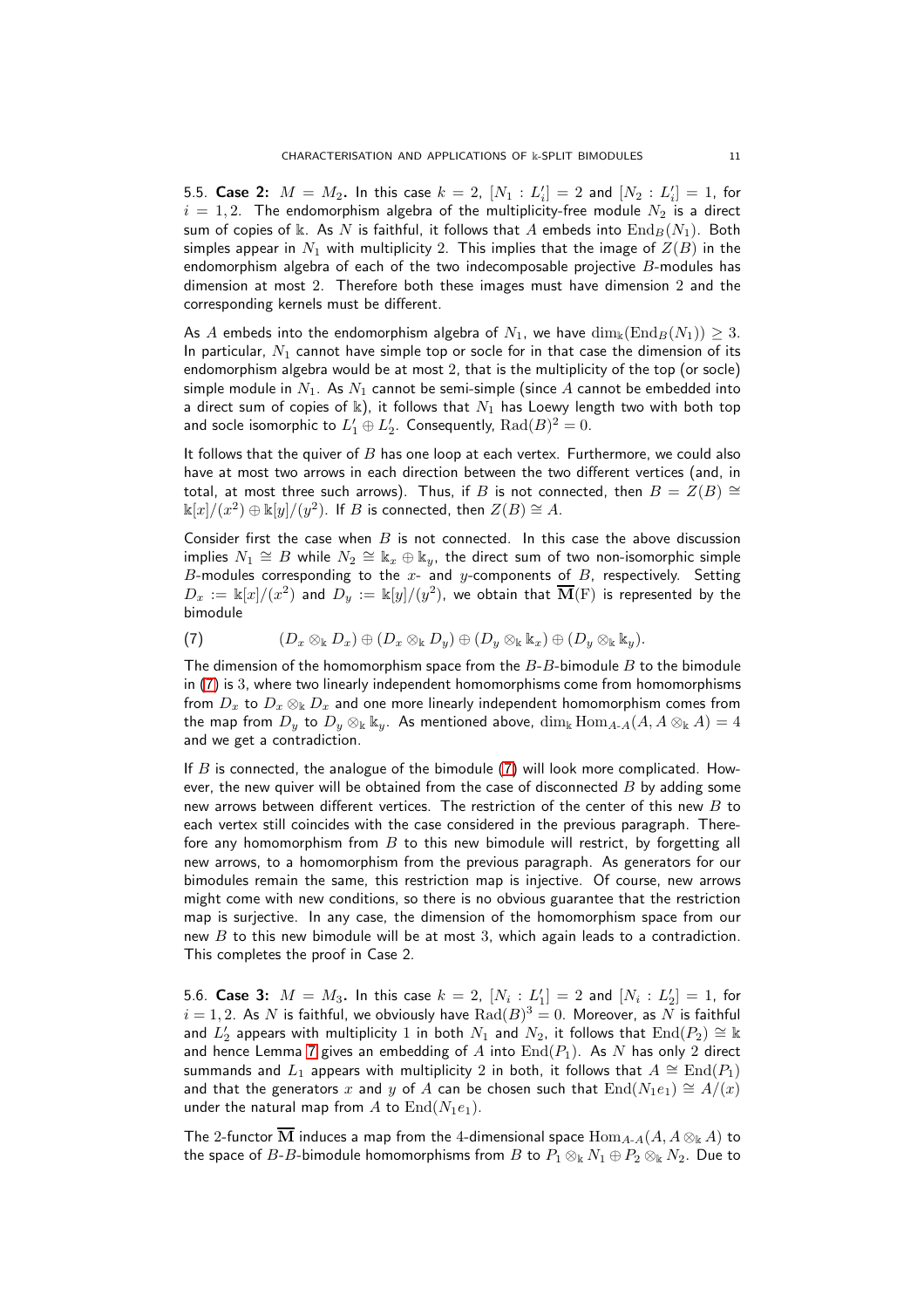the previous paragraph, the image of the generator  $1 \in B$  belongs to

$$
e_1P_1\otimes_{\Bbbk}N_1e_1\oplus e_2P_2\otimes_{\Bbbk}N_2e_2.
$$

The space  $e_2P_2 \otimes_k N_2e_2$  has dimension 1 by the above. The space  $e_1P_1 \otimes_k N_1e_1$  can be identified with  $A \otimes_k (A/(x))$ . Even on the level of A-A-bimodules, the image of 1 in  $A\otimes_{\Bbbk}A/(x)$  has to belong to the 2-dimensional subspace generated by  $x\otimes y$  and  $y\otimes y$ . Therefore we obtain an injection of a 4-dimensional space into a space of dimension at most 3, a contradiction. The proof of Case 3 is now complete.

5.7. Case 4:  $M = M_4$ . In this case  $k = 3$  and  $[N_i : L'_j] = 1$ , for all  $i, j = 1, 2, 3$ . In particular, all  $N_i$ 's are multiplicity free and hence the endomorphism algebra of each  $N_i$  is a direct sum of copies of  $\Bbbk$ . Thus  $\overline{\mathbf{M}}$  cannot embed  $A$  into  $Z(B)$ , contradicting Lemma [7.](#page-9-0) This completes the proof in Case 4 and thus of the whole Theorem [6.](#page-8-1)

#### **REFERENCES**

- <span id="page-11-0"></span>[BFK] J. Bernstein, I. Frenkel, M. Khovanov. A categorification of the Temperley-Lieb algebra and Schur quotients of  $U(\mathfrak{sl}_2)$  via projective and Zuckerman functors. Selecta Math. (N.S.) 5 (1999), no. 2, 199–241.
- <span id="page-11-19"></span>[CM] A. Chan, V. Mazorchuk. Diagrams and discrete extensions for finitary 2-representations. Preprint [arXiv:1601.00080.](http://arxiv.org/abs/1601.00080)

<span id="page-11-2"></span> $[CR]$  J. Chuang, R. Rouquier. Derived equivalences for symmetric groups and  $sI_2$ -categorification. Ann. of Math. (2) 167 (2008), no. 1, 245–298.

- <span id="page-11-20"></span>[Fo] L. Forsberg. Multisemigroups with multiplicities and complete ordered semi-rings. Preprint [arXiv:1510.01478,](http://arxiv.org/abs/1510.01478) to appear in Beiträge zur Alg. Geom.
- <span id="page-11-12"></span>[GM1] A. L. Grensing, V. Mazorchuk. Categorification of the Catalan monoid. Semigroup Forum 89 (2014), no. 1, 155–168.
- <span id="page-11-13"></span>[GM2] A. L. Grensing, V. Mazorchuk. Categorification using dual projection functors. Preprint [arXiv:1501.00095.](http://arxiv.org/abs/1501.00095) To appear in Commun. Contemp. Math.
- <span id="page-11-1"></span>[Kh] M. Khovanov. A categorification of the Jones polynomial. Duke Math. J. 101 (2000), no. 3, 359–426.
- <span id="page-11-3"></span>[KL] M. Khovanov, A. Lauda. A categorification of a quantum  $s<sub>ln</sub>$ . Quantum Topol. 1 (2010), 1–92.
- <span id="page-11-11"></span>[KiM1] T. Kildetoft, V. Mazorchuk. Parabolic projective functors in type A. Adv. Math. 301 (2016), 785–803.
- <span id="page-11-6"></span>[KiM2] T. Kildetoft, V. Mazorchuk. Special modules over positively based algebras. Documenta Math. 21 (2016) 1171–1192.
- <span id="page-11-7"></span>[KMMZ] T. Kildetoft, M. Mackaay, V. Mazorchuk, J. Zimmermann. Simple transitive 2 representations of small quotients of Soergel bimodules. Preprint [arXiv:1605.01373.](http://arxiv.org/abs/1605.01373)
- <span id="page-11-22"></span>[KX1] S. König, C. Xi. On the structure of cellular algebras. Algebras and modules, II (Geiranger, 1996), 365–386, CMS Conf. Proc., 24, Amer. Math. Soc., Providence, RI, 1998.
- <span id="page-11-21"></span>[KX2] S. Koenig, C. Xi. Affine cellular algebras. Adv. Math. 229 (2012), no. 1, 139–182.<br>[KuM] G. Kudryavtseva, V. Mazorchuk. On multisemigroups. Port. Math. 72 (2015), no. 1
- <span id="page-11-17"></span>G. Kudryavtseva, V. Mazorchuk. On multisemigroups. Port. Math. 72 (2015), no. 1, 47–80. [Le] T. Leinster. Basic bicategories, Preprint [arXiv:math/9810017.](http://arxiv.org/abs/math/9810017)
- <span id="page-11-15"></span><span id="page-11-14"></span>[McL] S. Mac Lane. Categories for the Working Mathematician. Springer-Verlag, 1998.
- <span id="page-11-8"></span>[MaMa] M. Mackaay, V. Mazorchuk. Simple transitive 2-representations for some 2-subcategories of Soergel bimodules. J. Pure Appl. Algebra 221 (2017), no. 3, 565–587.
- <span id="page-11-9"></span>[MT] M. Mackaay, D. Tubbenhauer. Two-color Soergel calculus and simple transitive 2-representations. Preprint [arXiv:1609.00962.](http://arxiv.org/abs/1609.00962)
- <span id="page-11-10"></span>[MMMT] M. Mackaay, V. Mazorchuk, V. Miemietz and D. Tubbenhauer. Simple transitive 2 representations via (co)algebra 1-morphism. Preprint [arXiv:1612.06325.](http://arxiv.org/abs/1612.06325)
- <span id="page-11-4"></span>[MM1] V. Mazorchuk, V. Miemietz. Cell 2-representations of finitary 2-categories. Compositio Math 147 (2011), 1519–1545.
- <span id="page-11-16"></span>[MM2] V. Mazorchuk, V. Miemietz. Additive versus abelian 2-representations of fiat 2-categories. Moscow Math. J. 14 (2014), No.3, 595–615.
- <span id="page-11-5"></span>[MM3] V. Mazorchuk, V. Miemietz. Endmorphisms of cell 2-representations. Int. Math. Res. Notes, Vol. 2016, No. 24, 7471–7498.
- <span id="page-11-18"></span>[MM4] V. Mazorchuk, V. Miemietz. Morita theory for finitary 2-categories. Quantum Topol. 7 (2016), no. 1, 1–28.